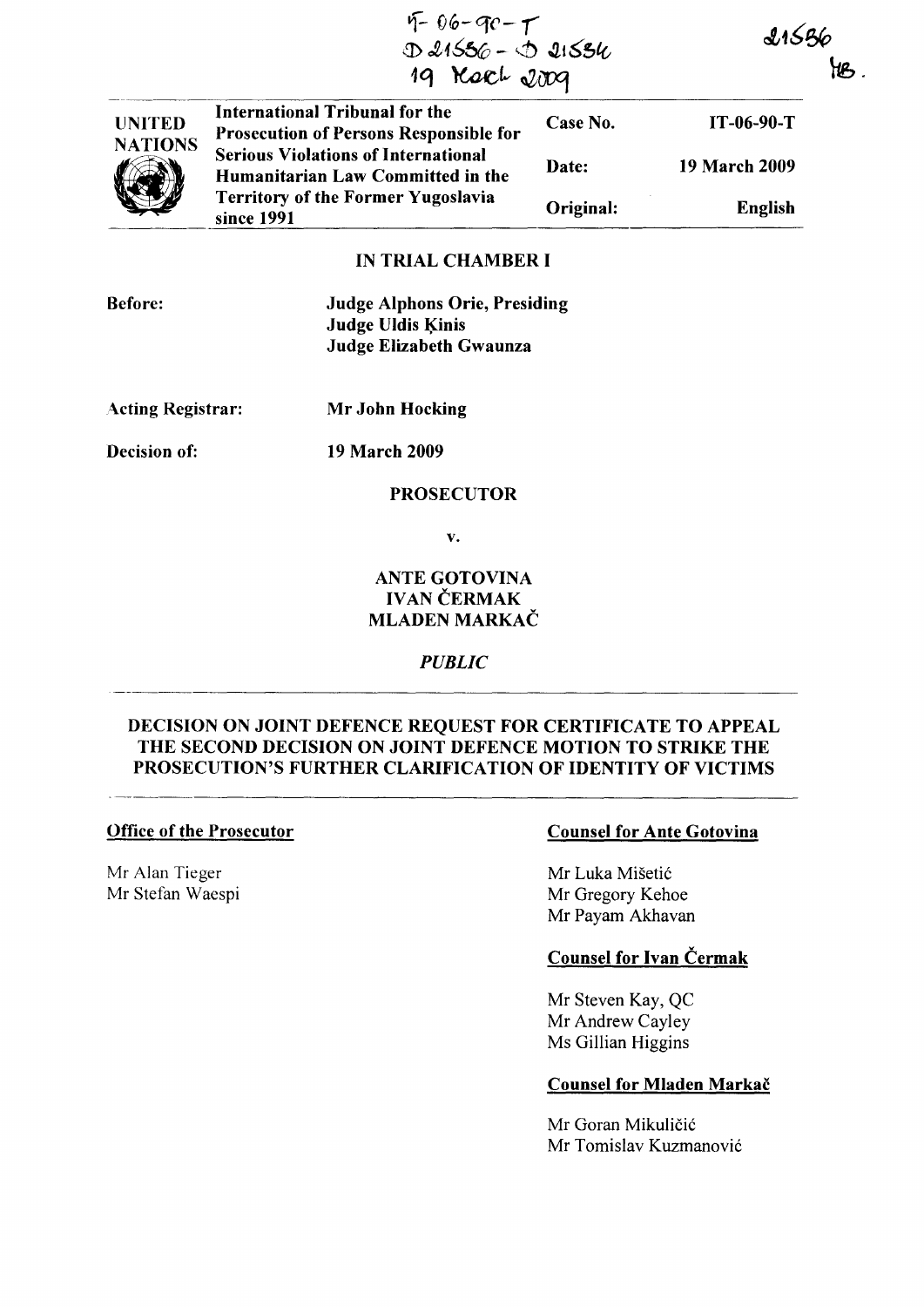$\mathbf{1}$ On 17 July 2008, the Prosecution filed a Further Clarification concerning the identity of alleged killing victims by submitting an Amended Schedule 2 to the Indictment in the present case.<sup>1</sup> On 24 July 2008, the three Defence teams ("Defence") filed a motion to strike the Prosecution's Further Clarification.<sup>2</sup> On 9 October 2008, the Chamber issued its Decision on Joint Defence Motion to Strike the Prosecution's Further Clarification of Identity of Victims ("First Decision") in which it denied the Motion. On 12 November 2008, the Chamber granted a joint Defence request for certification to appeal the First Decision.<sup>3</sup> On 26 January 2009, the Appeals Chamber issued its decision and remanded the matter to the Chamber for reconsideration in light of two errors it had identified in the First Decision.<sup>4</sup> On 2 March 2009, the Chamber issued its Second Decision on Joint Defence Motion to Strike the Prosecution's Further Clarification of Identity of Victims ("Second Decision"). On 5 March 2009, the Defence filed a request for certification to appeal the Second Decision ("Request").<sup>5</sup> On 17 March 2009, the Prosecution filed its response to the Request.<sup>6</sup>

2. Rule 73 (B) of the Tribunal's Rules of Procedure and Evidence ("Rules") requires two cumulative criteria to be satisfied to allow a Trial Chamber to grant a request for certification to appeal: 1) that the decision involved an issue that would significantly affect the fair and expeditious conduct of the proceedings or the outcome of the trial, and 2) that, in the opinion of a Trial Chamber, an immediate resolution by the Appeals Chamber may materially advance the proceedings.

3. The Chamber has already found that the subject matter of the First Decision, namely the question of possible prejudice to the Defence which may have resulted from the Further Clarification, involved an issue which satisfied both requirements of Rule 73 (B) of the Rules.<sup>7</sup> The Second Decision is a reconsideration of a part of the First Decision, within the scope determined by the Appeals Chamber, $<sup>8</sup>$  but it still concerns the same subject matter. The</sup>

<sup>&</sup>lt;sup>1</sup> Prosecution's Further Clarification of Identity of Victims, 17 July 2008 ("Further Clarification"), para. 1.

<sup>&</sup>lt;sup>2</sup> Joint Defence Motion to Strike the Prosecution's Further Clarification of Identity of Victims, 24 July 2008 ("Motion").

Decision on Joint Defence Request for Certification to Appeal the Trial Chamber's Decision of 9 October 2008, 12 November 2008 ("Certification Decision").

<sup>4</sup> Decision on Joint Defence Interlocutory Appeal Against Trial Chamber's Decision on Joint Defence Motion to Strike the Prosecution's Further Clarification of Identity of Victims, 26 January 2009.

Joint Defence Request for Certificate to Appeal the Trial Chamber's Second Decision of 2 March 2009, 5 March 2009.

<sup>&</sup>lt;sup>6</sup> Prosecution's Response to Joint Defence Request for Certificate to Appeal the Trial Chamber's Second Decision of 2 March 2009, 17 March 2009.

<sup>7</sup> Certification Decision, paras 6-7.

<sup>&</sup>lt;sup>8</sup> Second Decision, para. 2; Decision on Joint Defence Interlocutory Appeal Against Trial Chamber's Decision on Joint Defence Motion to Strike the Prosecution's Further Clarification of Identity of Victims, 26 January 2009. paras 18-23.